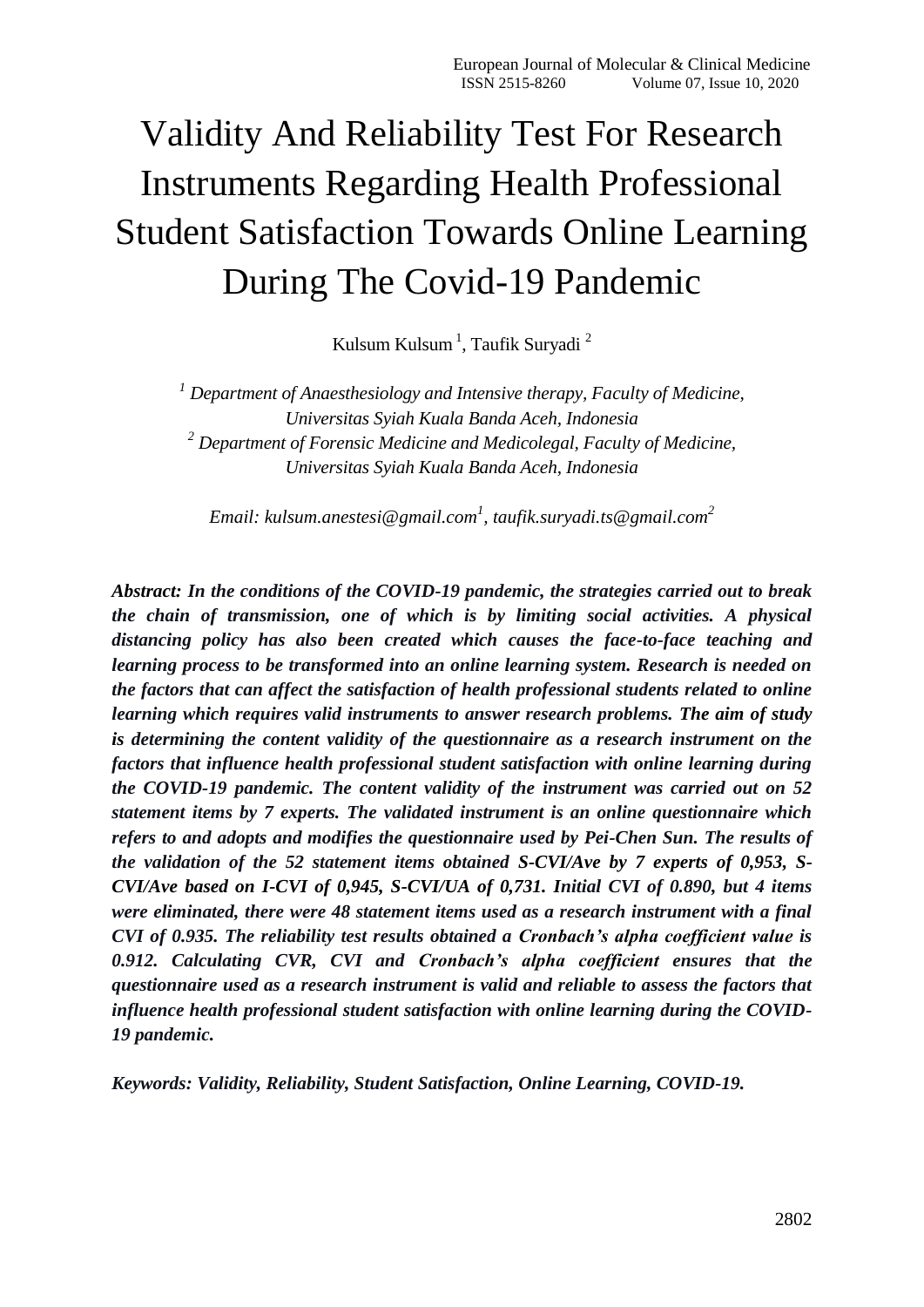## **1. INTRODUCTION**

Coronavirus disease 2019 (COVID-19) is a new disease caused by the novel coronavirus or 2019-nCoV which is one of the single stranded ribonucleic acid (RNA) viruses, another name for COVID-19 is Severe Acute Respiratory Syndrome Coronavirus 2 (SARS-CoV-2) [1]. The development of this virus has rapidly spread throughout the world, according to data from the World Health Organization (WHO) dated June 30, 2020, as many as 10,185,374 people tested positive, 503,862 people died and 216 countries have contracted COVID-19[2]. The first confirmed case in Indonesia occurred on March 2, 2020. According to data from the Ministry of Health of the Republic of Indonesia dated June 30, 2020, in Indonesia 56,385 people have been confirmed positive for COVID-19 with 2,876 of them passed away [3].

COVID-19 is a contagious disease that can spread directly or indirectly, from one person to another. This has led the Indonesian government to implement a strict policy to break the chain of the spread of COVID-19, one of which is limiting community interaction which is applied in terms of physical distancing. The physical distancing policy also applies in the world of higher education so that the teaching and learning process, especially in the health sciences, must be carried out from home [4]. The Indonesia government decided that students learn from home, move the teaching and learning process on campus to at home by implementing the work from home (WFH) policy for lecturers [5]. The Minister of Education and Culture of the Republic of Indonesia modified the Teaching and Learning Activities (TLA) process which is usually face-to-face on campus to become TLA using an online learning system based on the regulation of the Minister of Education and Culture of the Republic of Indonesia No.4 of 2020 concerning Policy Implementation and Education in an Emergency Period for the Spread of COVID-19 and supported by regulation of the Minister of Education and Culture of the Republic of Indonesia No.3 of 2020 concerning the Prevention of COVID-19 in education units [6,7].

Following up on this regulation, various faculties in Indonesia issued some regulations related to the TLA using an online learning system during the COVID-19 pandemic. One of them is the faculty in the health sector including the faculties of medicine, dentistry and nursing, which previously had a learning system that was different from other faculties. The learning system in these three faculties uses a competency-based curriculum (CBC) with a Problem-Based Learning (PBL) approach. Activities carried out are expert lectures, tutorials, lab skills, practicums and others carried out face-to-face [8]. Because face-to-face activities cannot be done, learning turns into an online system using a laptop or computer, and a smartphone connected to an internet network connection [9].

Online learning is a learning process whose implementation is supported by information technology that utilizes the internet as methods of interaction and facilitation that affects student satisfaction [10]. Aspects that affect online learning satisfaction according to literature are very diverse, including student and student interaction or student and teacher. Two distinct roles of the instructor, the formal role (teaching attendance), and the informal role (closeness behavior), and found that both teaching roles influenced student perceived learning outcomes and satisfaction in online learning [11,12]. Other factors were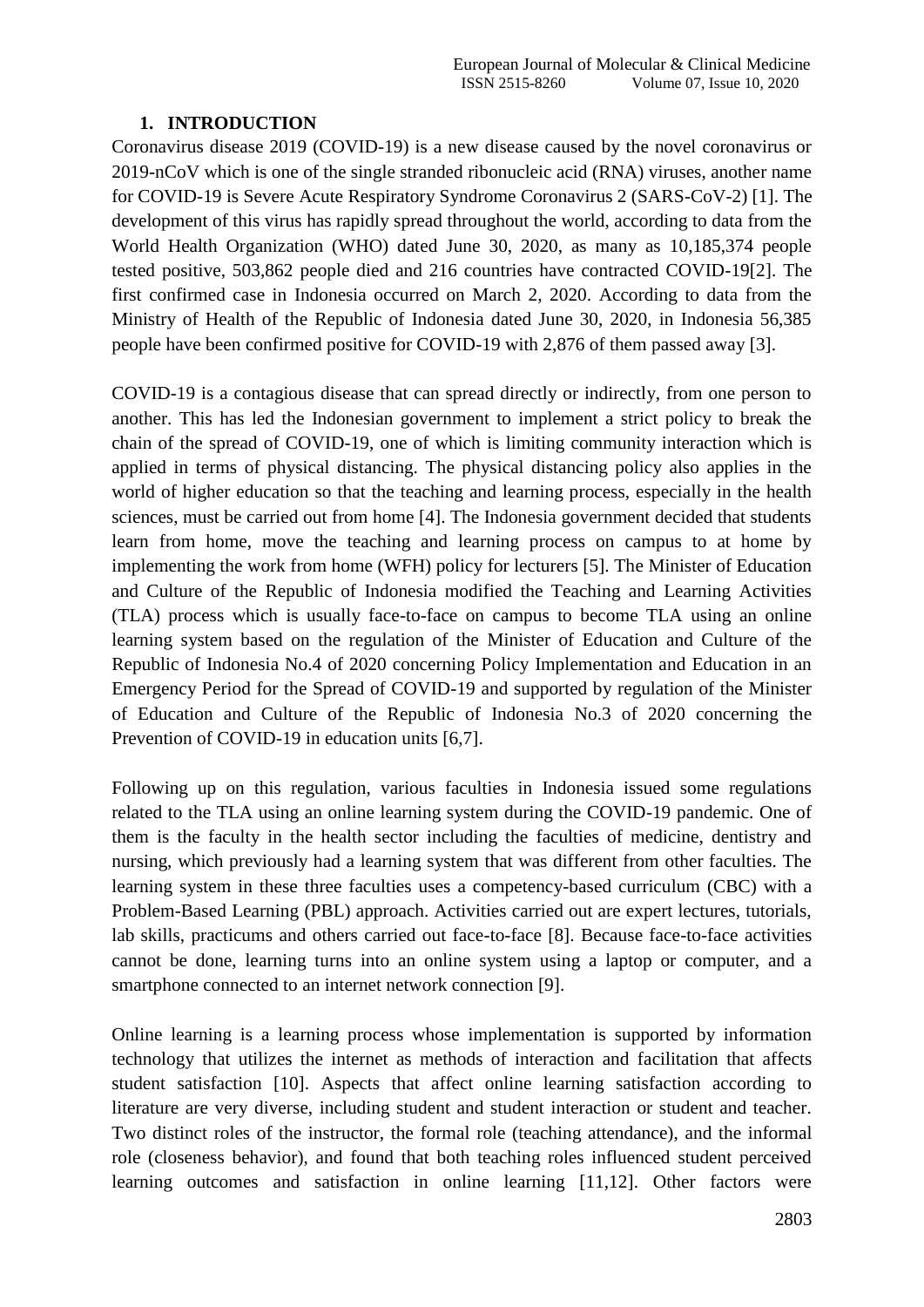interpersonal behavior and learning frequency [13,14]. Another aspect that has received great attention is social presence, which is defined as the anticipation of participants in online interactions [15]. Another factor that affects student satisfaction with online learning is the perceived benefits and ease of learning, perceived use by students, flexibility of online learning, discussion sessions, time spent on online learning [16,17]. Technology is also a relevant factor affecting online learning satisfaction, for example computer skills, initial knowledge of online learning technology, and anxiety about using computers [18].

Thus, there are many factors that affect student satisfaction with online learning, but it is not yet known what factors affect health professional student satisfaction with online learning during the COVID-19 pandemic considering that health professional students will later become at the forefront of dealing with health problems in society. So that we need an analysis that can investigate these factors, a research is needed to answer this problem. The research instrument chosen was a questionnaire that was modified from the literature. In order for the research results to be scientifically accounted for, it is necessary to test the validity of the contents of the questionnaire [19]. The validity of the content will be carried out by a panel of experts who are very understanding of the research problem [20]. In some literature it takes a minimum of 5 experts to validate the contents of the instrument [20,21,22].

Content validity is a content validation technique for the contents of the instrument by assessing the relevance of the questions or statements in the questionnaire to be filled out by the respondent, the results of the content validity really help the researcher in ensuring that the questionnaire matches the questions asked, the objectives and benefits of the study [19,21,23]. Purpose of content validation The questionnaires are as follows: (1) develop a questionnaire that describes the factors that affect the satisfaction of health professional students with online learning during the COVID-19 pandemic (2) to determine the validity of the questionnaire content as a research instrument.

## **2. METHOD**

## **Ethical approval**

This research has been approved by the Health research ethics committee at the Faculty of Medicine, Syiah Kuala University / Zainoel Abidin Hospital No 195 / EA / FK-RSUDZA / 2020 and before data collection, the researchers conducted a questionnaire validity test conducted by experts as validators. All validators agree to participate in the validity test by signing the electronic consent form on the Google form before evaluating the contents of the questionnaire.

## **Instrument**

This study uses an instrument development design to determine the validity of the contents of the questionnaire. The tool or instrument used in this research is an online questionnaire which refers to a literature review and conceptual framework. Researchers adopted and modified the questionnaire applied by Pei-Chen Sun et al [13] in their research entitled "What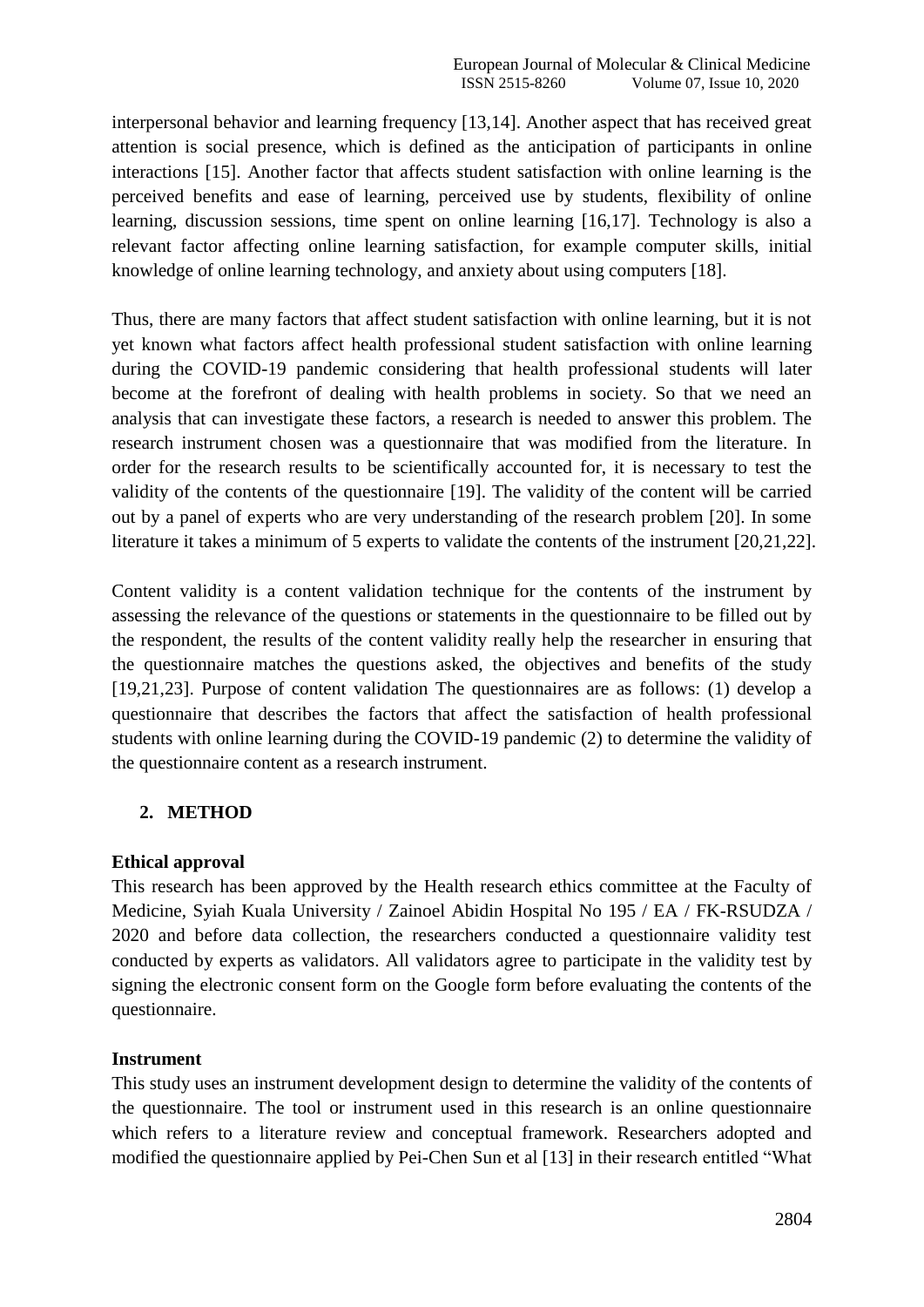drives a successful e-learning? An empirical investigation of the critical factors influencing learner satisfaction" developed by researchers that will be shared with respondents.

## **Validity and reliability test procedure**

In this study, the validity and reliability of measuring instrument based on reasoning was tested. The content validation process is carried out based on professional judgment by the expert group to determine the validation of the content of the items both in terms of material, question construction, and in terms of clarity of the language prepared. The validity test in this study uses the opinion of the experts (expert judgment) and the reliability test was conducted by student. The steps in determining the validity of the content dan the reliability test can be carried out in seven steps, namely: (1) preparation of the content validity form, (2) determining the expert who reviews the validity of the content, (3) assessing the relevance of statement items by the reviewer, (4) determining the score of each statement item, (5) calculating the Item level Content Validity Index (I-CVI), Scale level Content Validity Index (S-CVI), Content Validity Ratio (CVR), and Content Validity Index (CVI), (6) determining the validity of the contents of the questionnaire [19,20], (7) reliability test, after the validity test is carried out, and the results are obtained, the questionnaire items that are valid are tested for reliability.

## **3. RESULTS AND DISCUSSION**

## **Step.1. Preparation of the content validity form**

This instrument aims to develop a comprehensive tool to describe the factors that influence health professional student satisfaction with online learning during the COVID-19 pandemic. The content validity form is structured in such a way that the reviewer can easily understand the contents of the questionnaire and can provide appropriate assessments and provide suggestions for correcting sentences in the questionnaire.

## **Step.2. Determination of experts who review the validity of the content**

To determine who reviewed and criticized the validity of the content of the research instrument, someone who had scientific qualifications who mastered the field of research was selected, also seen from their professional abilities and expertise. [19]. Experts are selected based on the following criteria: (1) have a master's or doctoral degree, (2) a specialist or consultant in medicine, nursing or dentistry, (3) have experience academic for five years or more, (4) having experience in the fields of medicine, dentistry and nursing, (5) having experience in reviewing the validity of the contents of the questionnaire [20]. In this study, content validation was carried out by involving 7 experienced experts in their fields consisting of 3 medical faculty lecturers, 2 dentistry faculty lecturers and 2 nursing faculty lecturers. The characteristics of the 7 experts can be seen in table 1.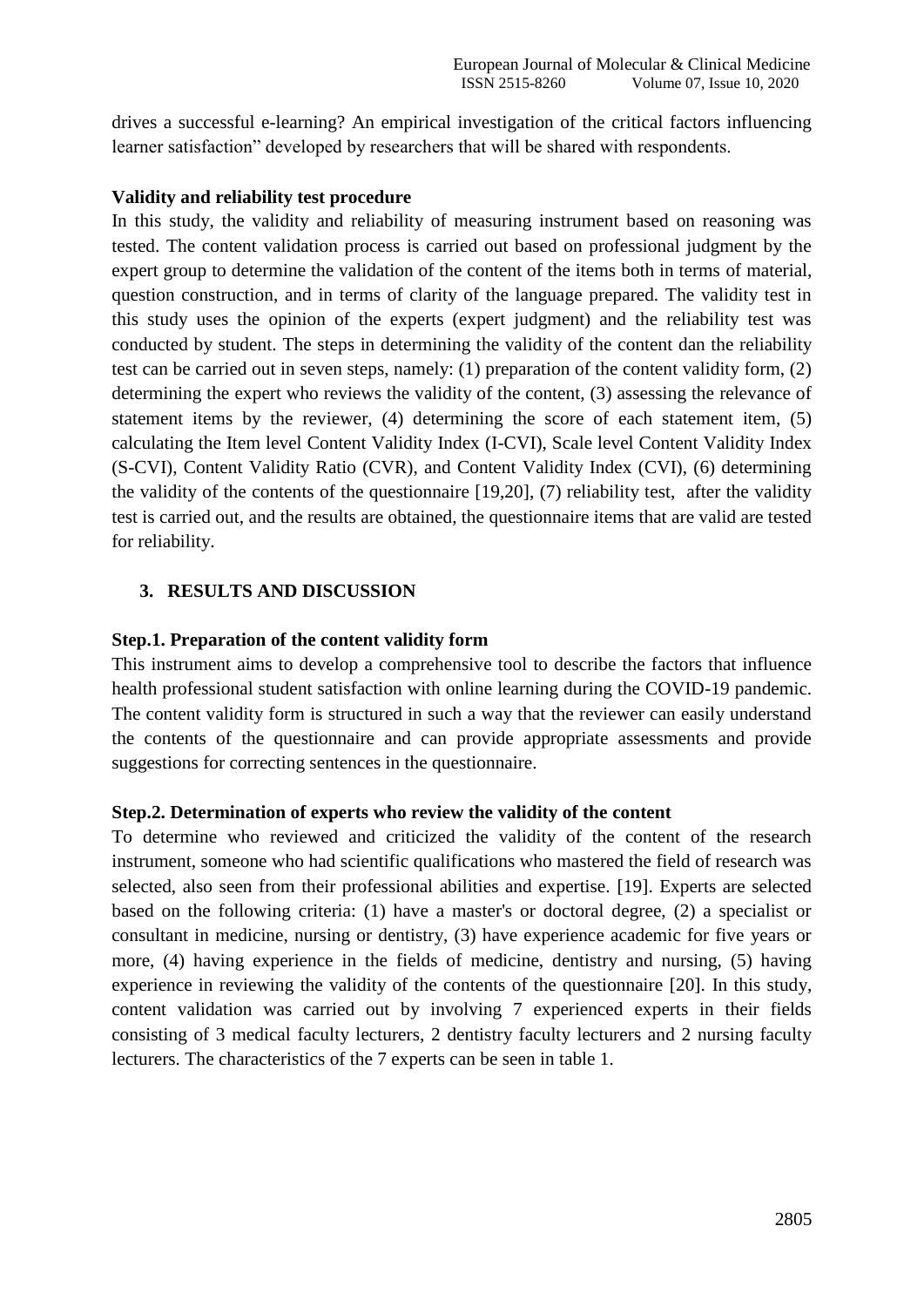| No.              | Expertise                        | Academic   | Qualifications     | <b>Institution/Faculty</b> |
|------------------|----------------------------------|------------|--------------------|----------------------------|
|                  |                                  | experience |                    |                            |
|                  |                                  | (years)    |                    |                            |
| 1.               | of<br>Medical<br>Doctor          | 14         | Doctoral/          | Medicine                   |
|                  | <b>Sciences</b>                  |            | Consultant         |                            |
| 2.               | of<br>Medical<br>Master          | 12         | Mastery/Consultant | Medicine                   |
|                  | <b>Sciences</b>                  |            |                    |                            |
| 3.               | in<br><b>Disaster</b><br>Master  | 6          | Mastery            | Medicine                   |
|                  | Management                       |            |                    |                            |
| $\overline{4}$ . | Community<br>Master<br>in        | 11         | Mastery            | Nursing                    |
|                  | <b>Nursing</b>                   |            |                    |                            |
| 5.               | Community<br>Master<br>in        | 14         | Mastery            | <b>Nursing</b>             |
|                  | <b>Nursing</b>                   |            |                    |                            |
| 6.               | <b>Master of Dental Sciences</b> | 10         | Mastery            | Dentistry                  |
| 7.               | Master of Health                 | 11         | Mastery            | Dentistry                  |

## Table.1. Characteristics of panelists who assess the validity of the contents of the questionnaire

## **Step.3. Assessment of the relevance of statement items**

In testing the validity of the questionnaire content, it was carried out using an online systems, the researcher sent the questionnaire content validity form via email or other social media. Researchers provide information related to the research conducted and ask experts for approval to participate as validators. Before assessing the relevance of the research instrument, the researcher explains the research questions, objectives and benefits of the study. In the content validity assessment carried out, the experts have agreed verbally and in writing and are willing to fill in and validate the statement items on the content validation form. Experts are given the freedom to give their views on the relevance of each item and are also asked to provide suggestions for improvements in both the grammar and content of the statement [23,24].

In this study, an assessment was carried out of the factors that affect the satisfaction of health professional students with online learning during the COVID-19 pandemic. The content validity form has been given an explanation of what the experts should judge. Experts provide comments on each questionnaire statement according to their expertise. The experts write their suggestions in the column provided. This suggestion is used to increase the relevance of the questionnaire content [22]. Some of the corrections needed to improve the contents of the questionnaire consist of correction of sentence structure and word selection, clarification of confusing terms and grammatical appropriateness, and also suitability of letter size and structure of the contents of the questionnaire [24].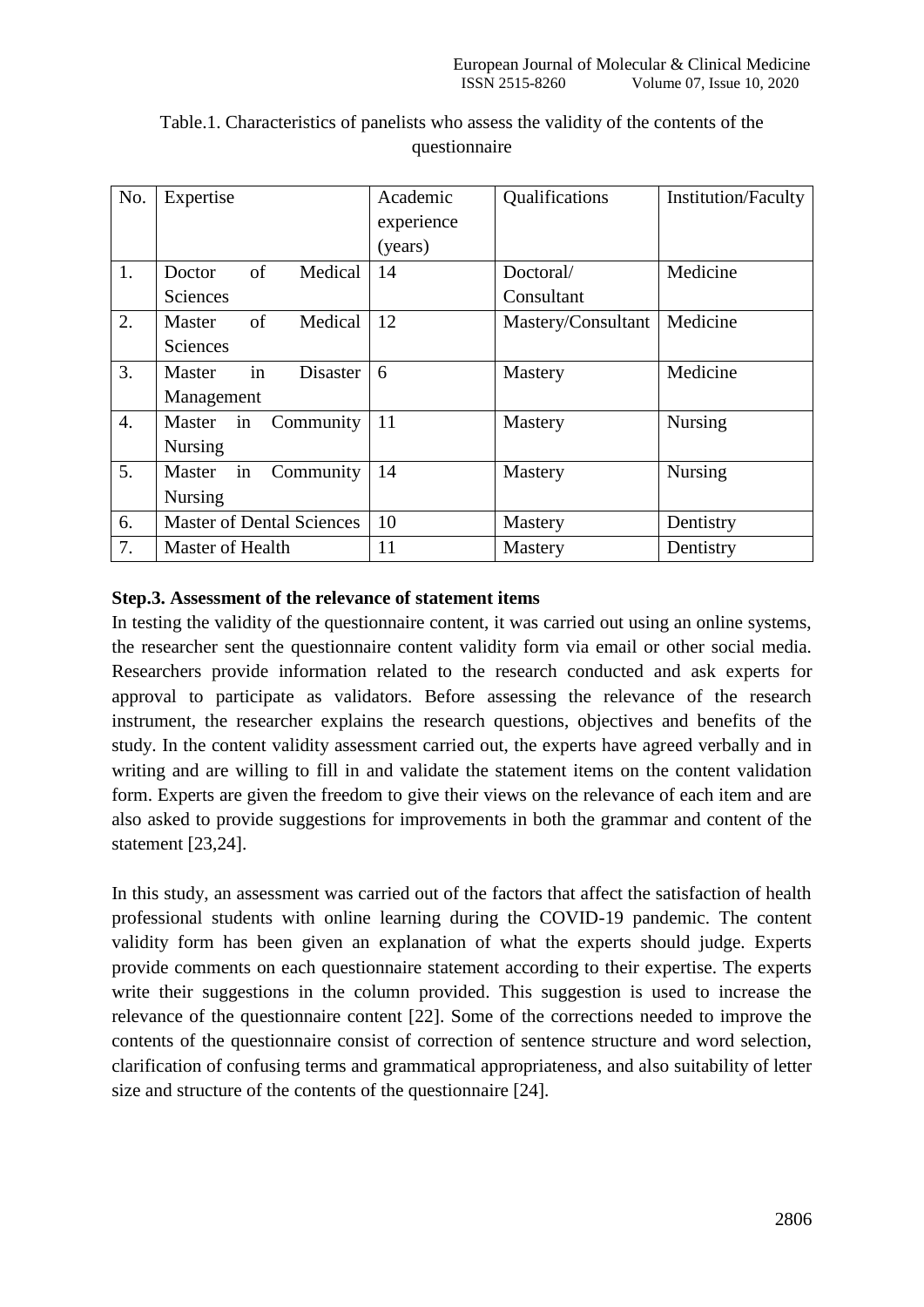## **Step.4. Determination of the score of each statement item**

This validity test uses the score determined by the reviewer. After the reviewer has given a score for each item being assessed, the reviewer sends back the results of the assessment to the researcher. [19]. Instructions for filling the validity of the content, reviewers are asked to provide an assessment of the parameter/item statement by looking at its relevance (suitability) with existing aspects. For the relevance scale used a 4-point Likert scale. The ranking ranges from 1 to 4 with the following details:  $1 =$  not relevant,  $2 =$  somewhat relevant,  $3 =$ moderately relevant,  $4 = \text{very relevant}$ . Ratings 1 and 2 are considered invalid content, while ratings 3 and 4 are considered valid content [21,22,25]. The list of statement items that were tested for validity can be seen in table 2.

| Table.2. List of statement items that were tested for validity |  |
|----------------------------------------------------------------|--|
|----------------------------------------------------------------|--|

| <b>Item</b>    | <b>Statements</b>                                                                        |
|----------------|------------------------------------------------------------------------------------------|
|                |                                                                                          |
|                | <b>Attitude of students</b>                                                              |
| P1             | I think using an online learning system is a good idea                                   |
| P <sub>2</sub> | I think students now prefer online learning systems                                      |
| P <sub>3</sub> | In my opinion, by using the online learning system I get more knowledge                  |
| P4             | I think studying using an online learning system makes it easier for me to understand    |
|                | learning                                                                                 |
| P <sub>5</sub> | I prefer online learning systems to face-to-face learning systems                        |
|                | <b>Student intention</b>                                                                 |
| P <sub>6</sub> | I will be using the online learning system frequently for the next few months            |
| P7             | I will continue to use this online learning system even though the COVID-19              |
|                | pandemic is over                                                                         |
| P <sub>8</sub> | I think the current online learning system makes me more productive                      |
| P <sub>9</sub> | I think the time spent in this learning system is very relevant to me                    |
| P10            | I received feedback on assignments / exams for this learning system on time              |
| P11            | I think the frequency of learning expert lectures in this online learning system is      |
|                | suitable for me                                                                          |
| P12            | I think the frequency of learning the skills lab in this online learning system suits me |
| P13            | I think the frequency of learning tutorials and practicums in this online learning       |
|                | system is suitable for me                                                                |
| P14            | During online learning, I am aware of my strengths and weaknesses in learning            |
|                | Ease of use                                                                              |
| P15            | In my opinion, the online learning system makes it easy for me to manage my daily        |
|                | schedule effectively                                                                     |
| P16            | In my opinion, the online learning system saves me more time than face-to-face           |
|                | learning                                                                                 |
| P17            | I am satisfied with the speed of the internet network that I use                         |
| P18            | In my opinion, the online learning system has good flexibility                           |
| P19            | In my opinion, online learning using platforms such as zoom, Gmeet, and video            |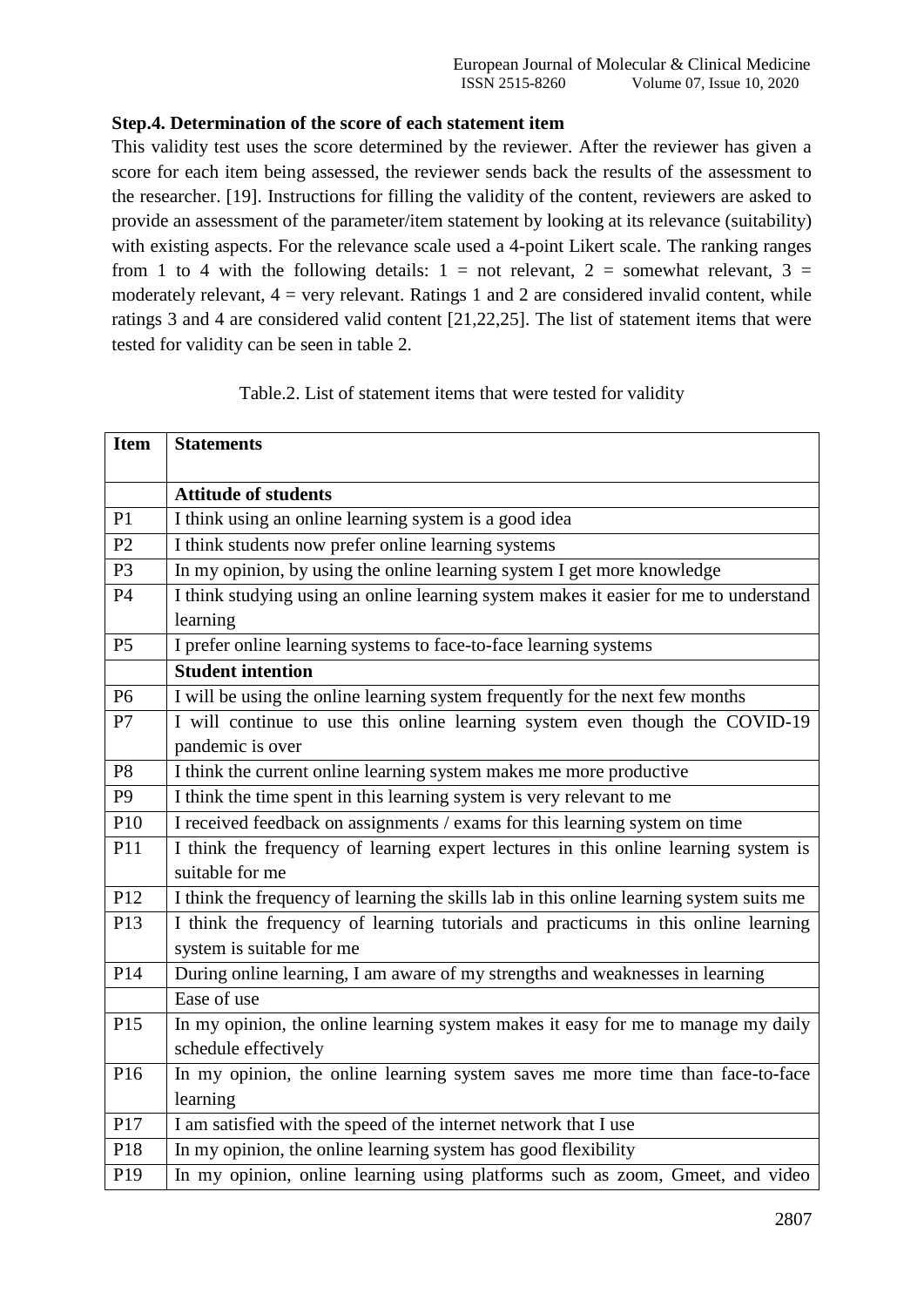|                 | conference is more effective than whatsapp groups                                                                    |
|-----------------|----------------------------------------------------------------------------------------------------------------------|
| P <sub>20</sub> | I feel confident looking for the necessary information on the internet for a particular                              |
|                 | topic                                                                                                                |
| P <sub>21</sub> | In my opinion, I was skilled at using technology during this online learning period                                  |
| P22             | In my opinion, learning to operate an online learning system is easy                                                 |
|                 | Communication                                                                                                        |
| P <sub>23</sub> | I can easily communicate with other students in this online learning system                                          |
| P <sub>24</sub> | I can easily communicate with lecturers in the online learning system using either the<br>zoom or the WhatsApp group |
| P <sub>25</sub> | I can receive announcements / notifications regularly when using the online learning                                 |
|                 | system                                                                                                               |
| P <sub>26</sub> | Lecturers provide sufficient time to communicate with students                                                       |
| P27             | I can access learning materials easily                                                                               |
| P <sub>28</sub> | I feel that interacting using face-to-face applications makes me better understand                                   |
|                 | online learning                                                                                                      |
| P <sub>29</sub> | I find it easy to follow discussions in online classes                                                               |
|                 | <b>Performance expectations</b>                                                                                      |
| P30             | In my opinion, using an online learning system makes learning easier for me                                          |
| P31             | In my opinion, using online learning doesn't allow me to do more work in a short                                     |
|                 | amount of time                                                                                                       |
| P32             | With this system it makes it easier for me to do campus assignments                                                  |
| P33             | The online learning system will improve my academic performance                                                      |
| P34             | In my opinion, the level of learning that I get in this online learning system is of high                            |
|                 | quality                                                                                                              |
| P35             | In my opinion, online learning systems require more money than conventional                                          |
|                 | learning systems                                                                                                     |
| P36             | I feel that tutorials are very effective in online learning                                                          |
| P37             | In my opinion, online learning will be effective if every lesson is recorded and can                                 |
|                 | be accessed at any time                                                                                              |
|                 | <b>Facility conditions</b>                                                                                           |
| P38             | I easily access the courses taught during the online learning system                                                 |
| P39             | In my opinion, the availability of a smooth internet facility is very important in this                              |
|                 | online learning                                                                                                      |
| P40             | The lecturer gave me instructions in choosing the right livelihood terms to support                                  |
|                 | my learning                                                                                                          |
| P41             | All online learning systems in use today are easy to find and use                                                    |
| P42             | Lecturers facilitate discussions in the online learning system                                                       |
| P43             | Lecturers actively encourage me to participate in learning                                                           |
| P44             | In my opinion, the online learning system is effectively used to train my skills as a                                |
|                 | medical worker                                                                                                       |
| P45             | In my opinion, the online learning system is only effectively used for theoretical                                   |
|                 | learning                                                                                                             |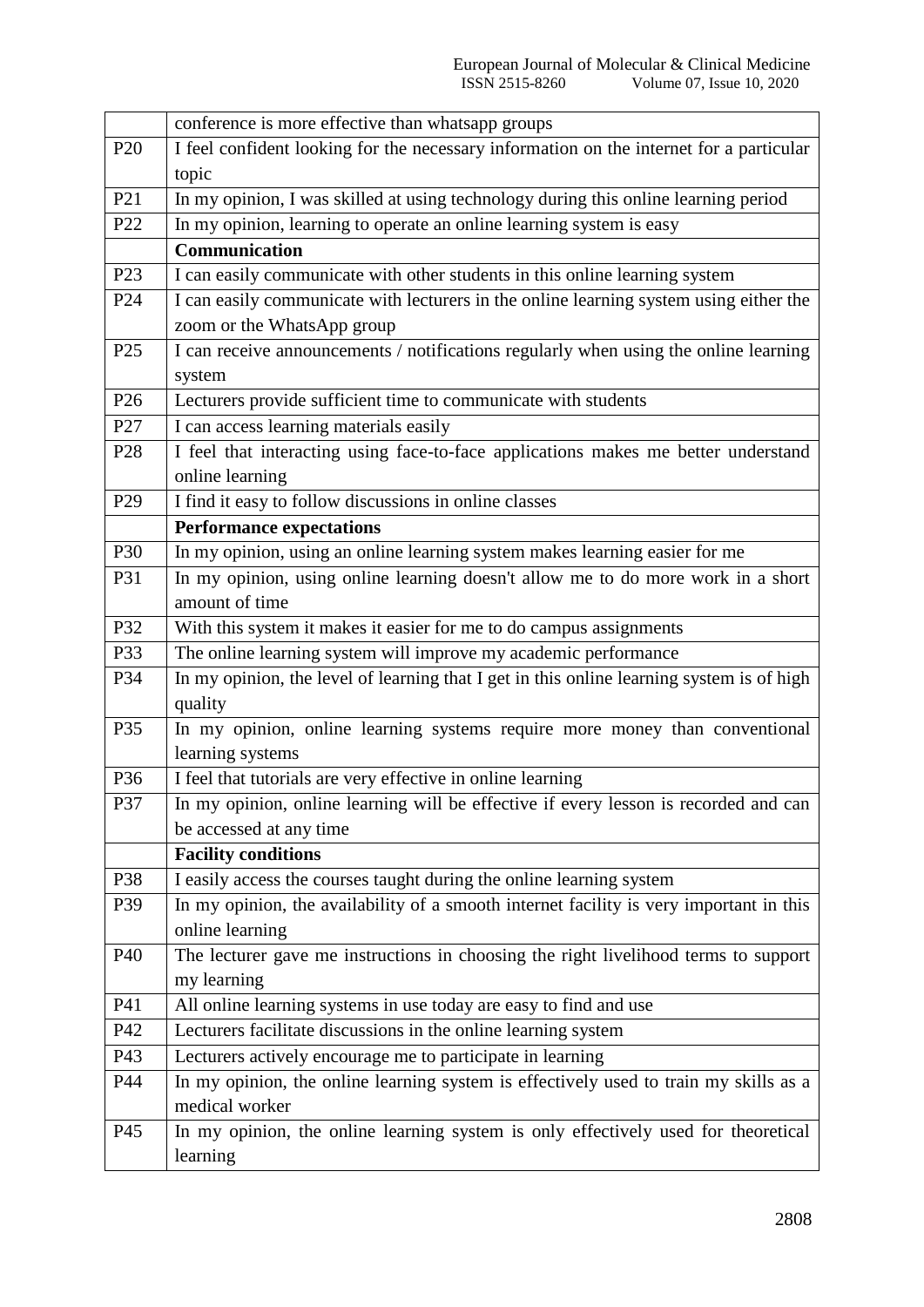|                 | <b>Anxiety Using Technology</b>                                                         |  |  |  |  |  |
|-----------------|-----------------------------------------------------------------------------------------|--|--|--|--|--|
| P46             | I feel restless using this online learning system                                       |  |  |  |  |  |
| P47             | I don't want to use this online learning system for fear of making mistakes             |  |  |  |  |  |
| P48             | This learning system intimidates me a bit                                               |  |  |  |  |  |
| P <sub>49</sub> | Learning using this online learning system makes me feel uncomfortable and              |  |  |  |  |  |
|                 | confusing                                                                               |  |  |  |  |  |
|                 | <b>Student satisfaction</b>                                                             |  |  |  |  |  |
| P <sub>50</sub> | I am satisfied with the online learning system during this pandemic                     |  |  |  |  |  |
| P51             | I am satisfied with the skills lab activity using the online learning system            |  |  |  |  |  |
| <b>P52</b>      | I am satisfied with the tutorial discussion activities using the online learning system |  |  |  |  |  |

## **Step.5. Calculation of I-CVI, S-CVI, CVR, and CVI**

In determining the content validity of the instrument, several methods were used, namely I-CVI, S-CVI, CVR, and CVI. The following is shown the definitions and equations of each measurement method [19,21,26].

1. I-CVI: Proportion of experts giving the relevant score 3 or 4 on each item.

 $I-CVI = \frac{Number\ of\ items\ agreed}{Number\ of\ experts}$ 

2. S-CVI/Ave: Mean I-CVI scores for all items on the scale or the average of the proportions' relevance as rated by all experts. The relevant proportion is the average rating of

relevance by each expert.<br> $S-CVI/Ave = \frac{\sum I-CVI}{Number of TestItems}$ 

3. S-CVI/UA: Proportion of items on the scale that reached the relevance scale of 3 or 4 by all experts. The universal agreement (UA) score is given 1 if the item reaches 100%, otherwise the UA score is given 0 if it does not reach 100%.

$$
S-CVI/UA = \frac{\sum UA\ scores}{Number\ of\ Test\ items}
$$

4. CVR: One way to test the content validity developed by Lawshe (1975) by assessing an instrument material by experts. The CVR test is intended to determine the accuracy of the measuring instrument so that it is able to measure something you want to measure.

$$
CVR = \frac{ne - \frac{N}{2}}{\frac{N}{2}}
$$

5. CVI: The sum of the mean CVR score divided by the total number of items.

 $CVI = \frac{\sum CVR}{Number\ of\ Test\ items}$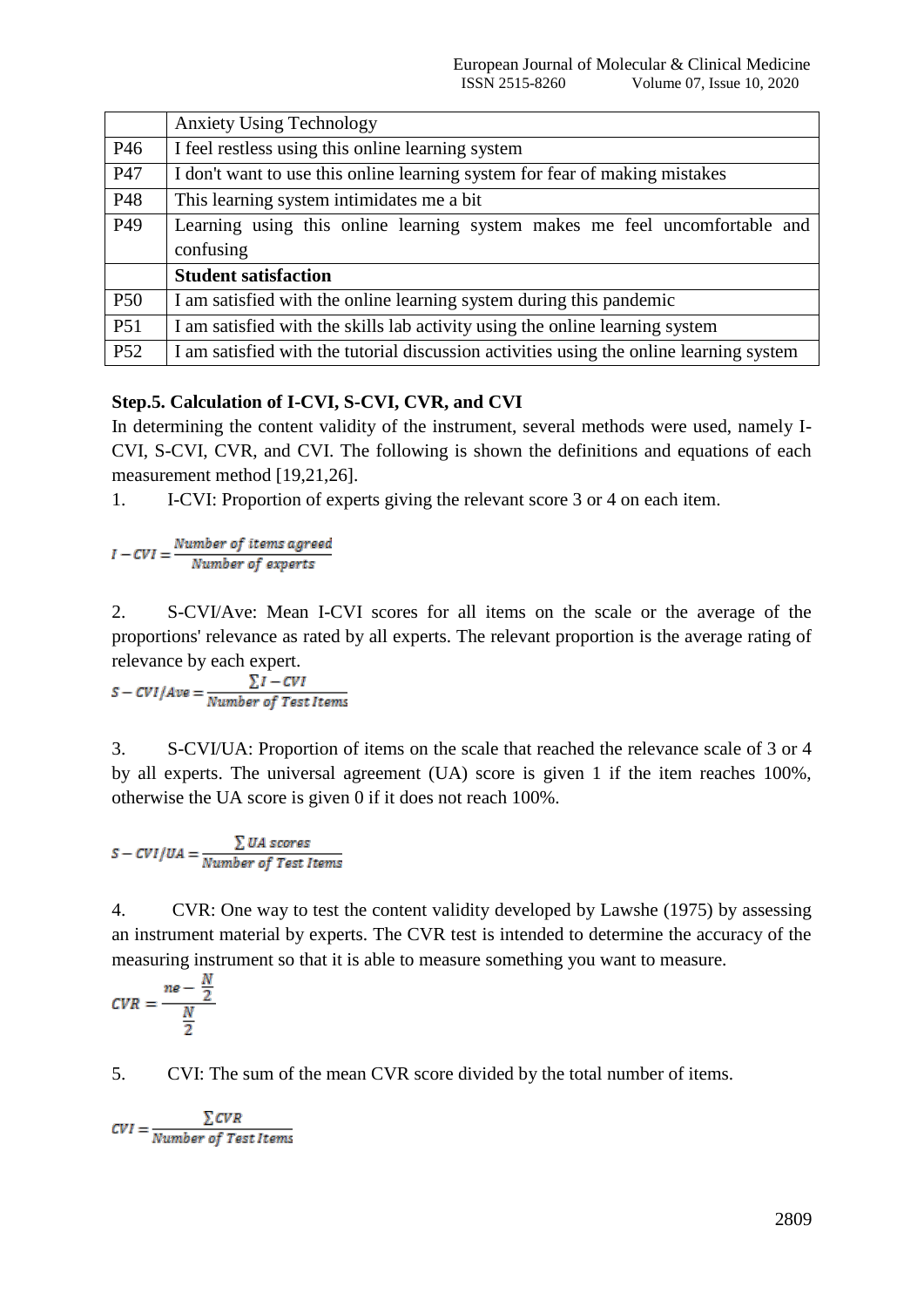## **Step.6. Determining the validity of the contents of the questionnaire**

To determine the content validity was done by calculating I-CVI, S-CVI / Ave, S-CVI / UA, CVR and CVI from expert judgment [20]. The results of the calculation of the agreement between assessors in the form of CKI and I-CVI and CVR can be seen in table 3. The level of validity is determined by looking at how many reviewers find the relevance of the contents of the questionnaire to the research objectives. If it is found that more than 70% of experts judge the content of the statement is relevant then the item is declared valid [24].

The Cohen Kappa Index (CKI) can be determined by looking at the suitability level of all reviewers for each questionnaire statement item. CKI is often referred to as the agreement between most of the evaluators, usually expressed as a percentage [20]. If the CKI is determined by a percentage, it is different from the Content Validity Index (I-CVI) item which is indicated by a decimal number. CKI and I-CVI actually have the same meaning [19].

I-CVI is the number of items agreed upon divided by the number of all experts [19,21,22]. I-CVI must be 0.70 or higher, with seven experts. I-CVI lower than 0.70 need to be revised or removed [21,27,28]. In this study, for the I-CVI calculation, forty seven items (90.39%) were marked as appropriate and the I-CVI ranged from 0.571-1.00. Thirty-eight items had an I-CVI score of 1.00, nine items with a score of 0.857, four items with a score of 0.714, and one item with a score of 0.571. Values range from 0 to 1 where I-CVI> 0.79, the relevant item, between 0.70 and 0.79, the item needs revision, and if the value is below 0.70, the item is omitted.

| <b>Items</b>    | E1             | E2             | E <sub>3</sub> | E4             | E5             | E6             | E7             | $\mathbf R$    | <b>NR</b>        | <b>Ne</b>      | <b>CKI</b> | <b>CVR</b> | $I-$       | Interpretation |
|-----------------|----------------|----------------|----------------|----------------|----------------|----------------|----------------|----------------|------------------|----------------|------------|------------|------------|----------------|
|                 |                |                |                |                |                |                |                |                |                  |                |            |            | <b>CVI</b> |                |
| P <sub>1</sub>  | $\overline{4}$ | $\overline{4}$ | $\overline{4}$ | $\overline{4}$ | $\overline{4}$ | $\overline{4}$ | 4              | 7              | $\overline{0}$   | 7              | 100        | 1,000      | 1,000      | Used           |
| P <sub>2</sub>  | 3              | 3              | $\mathbf{1}$   | $\overline{4}$ | 1              | 3              | 4              | 5              | $\overline{2}$   | 5              | 71,4       | 0,429      | 0,714      | Eliminated     |
| P <sub>3</sub>  | $\overline{4}$ | $\overline{4}$ | 3              | $\overline{4}$ | $\overline{4}$ | 3              | $\overline{4}$ | $\overline{7}$ | $\overline{0}$   | $\overline{7}$ | 100        | 1,000      | 1,000      | Used           |
| P4              | $\overline{4}$ | $\overline{4}$ | 3              | $\overline{4}$ | $\overline{4}$ | $\overline{4}$ | $\overline{4}$ | 7              | $\overline{0}$   | 7              | 100        | 1,000      | 1,000      | Used           |
| P <sub>5</sub>  | $\overline{2}$ | $\overline{2}$ | $\overline{4}$ | $\overline{4}$ | $\overline{4}$ | 4              | 4              | 5              | $\overline{2}$   | 5              | 71,4       | 0,429      | 0,714      | Eliminated     |
| P <sub>6</sub>  | $\overline{4}$ | $\overline{4}$ | $\overline{4}$ | $\overline{4}$ | $\overline{4}$ | 3              | 3              | 7              | $\overline{0}$   | 7              | 100        | 1,000      | 1,000      | Used           |
| P7              | 1              | $\mathbf{1}$   | $\overline{4}$ | $\overline{4}$ | $\overline{4}$ | 3              | $\overline{2}$ | $\overline{4}$ | 3                | $\overline{4}$ | 57,1       | 0,143      | 0,571      | Eliminated     |
| P <sub>8</sub>  | $\overline{4}$ | $\overline{4}$ | 3              | $\overline{4}$ | $\overline{4}$ | $\overline{4}$ | $\overline{4}$ | $\overline{7}$ | $\overline{0}$   | $\overline{7}$ | 100        | 1,000      | 1,000      | Used           |
| P <sub>9</sub>  | $\overline{4}$ | $\overline{4}$ | 3              | $\overline{4}$ | $\overline{4}$ | $\overline{4}$ | 4              | $\overline{7}$ | $\overline{0}$   | $\overline{7}$ | 100        | 1,000      | 1,000      | Used           |
| P <sub>10</sub> | $\overline{4}$ | $\overline{4}$ | 3              | $\overline{4}$ | $\overline{4}$ | $\overline{4}$ | 4              | $\overline{7}$ | $\boldsymbol{0}$ | 7              | 100        | 1,000      | 1,000      | Used           |
| P11             | $\overline{4}$ | $\overline{4}$ | 3              | $\overline{4}$ | $\overline{4}$ | $\overline{2}$ | $\overline{4}$ | 6              |                  | 6              | 85,7       | 0.714      | 0.857      | Used           |
| P12             | $\overline{4}$ | $\overline{4}$ | 3              | $\overline{4}$ | $\overline{4}$ | $\overline{2}$ | 4              | 6              |                  | 6              | 85,7       | 0.714      | 0.857      | Used           |
| P13             | $\overline{4}$ | $\overline{4}$ | 3              | $\overline{4}$ | $\overline{4}$ | $\overline{2}$ | $\overline{4}$ | 6              | $\bf{l}$         | 6              | 85,7       | 0.714      | 0.857      | Used           |
| P14             | $\overline{4}$ | $\overline{4}$ | 3              | $\overline{4}$ | $\overline{4}$ | $\overline{4}$ | $\overline{4}$ | $\overline{7}$ | $\overline{0}$   | $\tau$         | 100        | 1,000      | 1,000      | Used           |
| P15             | $\overline{4}$ | $\overline{4}$ | 3              | $\overline{4}$ | 4              | 4              | $\overline{4}$ | 7              | $\overline{0}$   | 7              | 100        | 1,000      | 1,000      | Used           |

Table.3. Results of the calculation of CKI, I-CVI and CVR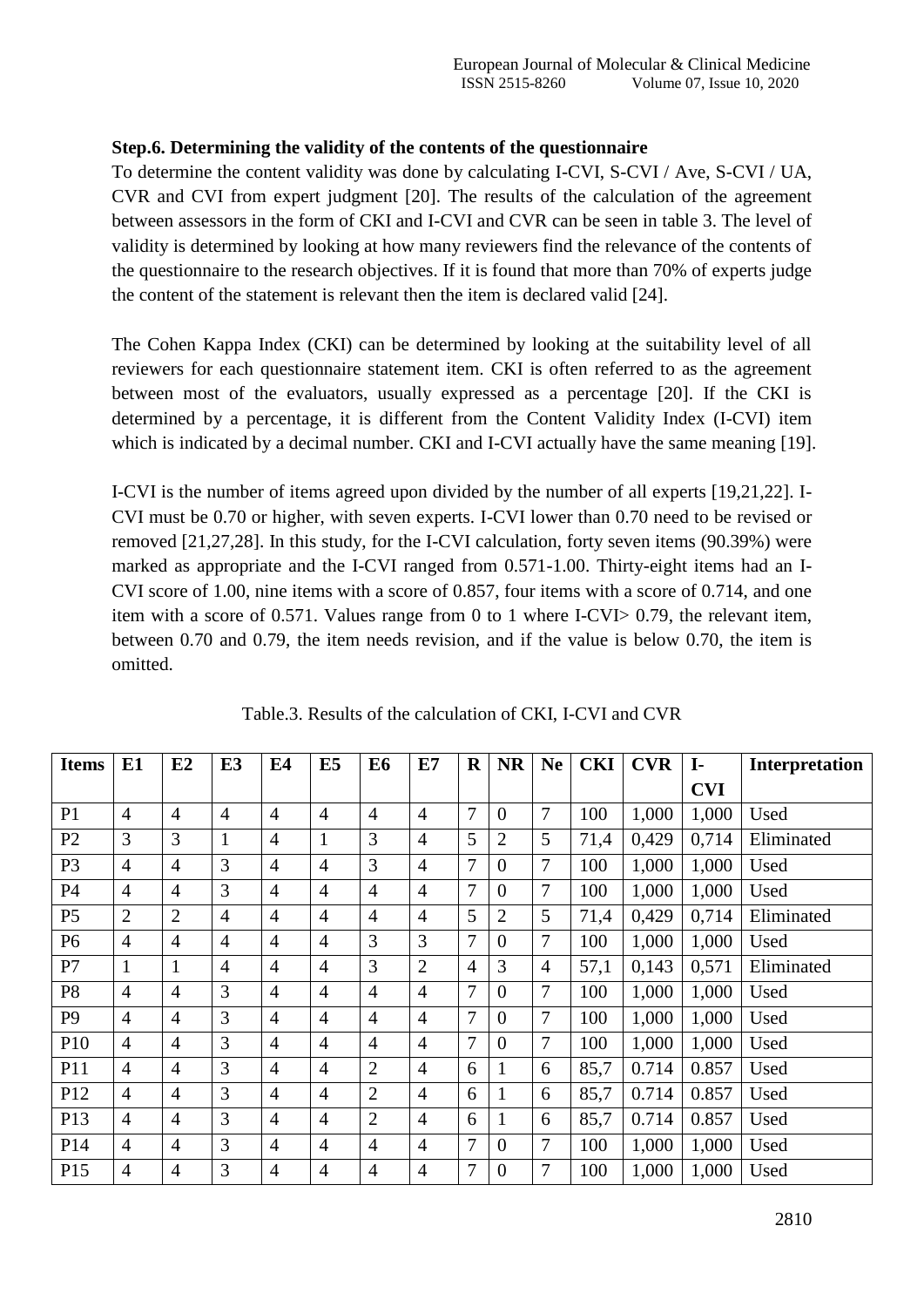#### European Journal of Molecular & Clinical Medicine **ISSN** 2515-8260 Volume 07, Issue 10, 2020

| P16             | $\overline{4}$ | $\overline{4}$ | 3              | $\overline{4}$ | $\overline{4}$ | $\overline{4}$ | $\overline{4}$ | 7                | $\boldsymbol{0}$ | $\overline{7}$ | 100  | 1,000  | 1,000         | Used                  |
|-----------------|----------------|----------------|----------------|----------------|----------------|----------------|----------------|------------------|------------------|----------------|------|--------|---------------|-----------------------|
| P17             | $\overline{4}$ | $\overline{4}$ | $\overline{4}$ | $\overline{4}$ | $\overline{4}$ | $\overline{4}$ | $\overline{4}$ | 7                | $\boldsymbol{0}$ | $\tau$         | 100  | 1,000  | 1,000         | Used                  |
| P18             | $\overline{4}$ | $\overline{4}$ | $\overline{4}$ | $\overline{4}$ | $\overline{4}$ | $\overline{4}$ | $\overline{4}$ | $\overline{7}$   | $\overline{0}$   | $\overline{7}$ | 100  | 1,000  | 1,000         | Used                  |
| P19             | $\mathbf{1}$   | $\mathbf{1}$   | $\overline{4}$ | 3              | $\overline{4}$ | $\overline{4}$ | $\overline{4}$ | 5                | $\overline{2}$   | 5              | 71,4 | 0,429  | 0,714         | Eliminated*           |
| P <sub>20</sub> | $\overline{4}$ | $\overline{4}$ | 3              | $\overline{4}$ | $\overline{4}$ | 3              | $\overline{4}$ | 7                | $\boldsymbol{0}$ | $\overline{7}$ | 100  | 1,000  | 1,000         | Used                  |
| P <sub>21</sub> | $\overline{4}$ | $\overline{4}$ | $\mathfrak{Z}$ | $\overline{4}$ | $\overline{4}$ | 3              | $\overline{4}$ | 7                | $\boldsymbol{0}$ | $\tau$         | 100  | 1,000  | 1,000         | Used                  |
| P22             | $\overline{4}$ | $\overline{4}$ | $\mathbf{1}$   | $\overline{4}$ | $\overline{4}$ | $\overline{4}$ | $\overline{4}$ | 6                | $\mathbf{1}$     | 6              | 85,7 | 0.714  | 0.857         | Used                  |
| P <sub>23</sub> | $\overline{4}$ | $\overline{4}$ | 3              | $\overline{4}$ | $\overline{4}$ | $\overline{4}$ | $\overline{4}$ | 6                | $\mathbf{1}$     | 6              | 85,7 | 0.714  | 0.857         | Used                  |
| P <sub>24</sub> | $\overline{4}$ | $\overline{4}$ | $\mathfrak{Z}$ | $\overline{4}$ | $\overline{4}$ | $\overline{4}$ | $\overline{4}$ | 7                | $\boldsymbol{0}$ | $\overline{7}$ | 100  | 1,000  | 1,000         | Used                  |
| P <sub>25</sub> | $\overline{4}$ | $\overline{4}$ | $\overline{4}$ | $\overline{4}$ | $\overline{4}$ | $\overline{4}$ | $\overline{4}$ | 7                | $\boldsymbol{0}$ | $\overline{7}$ | 100  | 1,000  | 1,000         | Used                  |
| P <sub>26</sub> | $\overline{4}$ | $\overline{4}$ | $\overline{4}$ | $\overline{4}$ | $\overline{2}$ | $\overline{4}$ | $\overline{4}$ | 6                | $\mathbf{1}$     | 6              | 85,7 | 0.714  | 0.857         | Used                  |
| P27             | $\overline{4}$ | $\overline{4}$ | 3              | $\overline{4}$ | $\overline{4}$ | $\overline{4}$ | $\overline{4}$ | 7                | $\overline{0}$   | $\overline{7}$ | 100  | 1,000  | 1,000         | Used                  |
| P <sub>28</sub> | $\overline{4}$ | $\overline{4}$ | 3              | $\overline{4}$ | $\mathbf{2}$   | $\overline{4}$ | $\overline{4}$ | 6                | $\mathbf{1}$     | 6              | 85,7 | 0.714  | 0.857         | Used                  |
| P <sub>29</sub> | $\overline{4}$ | $\overline{4}$ | 3              | $\overline{4}$ | $\overline{2}$ | $\overline{4}$ | $\overline{4}$ | 6                | $\mathbf{1}$     | 6              | 85,7 | 0.714  | 0.857         | Used                  |
| P30             | $\overline{4}$ | $\overline{4}$ | 3              | $\overline{4}$ | $\overline{4}$ | $\overline{4}$ | $\overline{4}$ | $\overline{7}$   | $\overline{0}$   | $\overline{7}$ | 100  | 1,000  | 1,000         | Used                  |
| P31             | $\overline{4}$ | $\overline{4}$ | 3              | $\overline{4}$ | $\overline{4}$ | $\overline{4}$ | $\overline{4}$ | 7                | $\boldsymbol{0}$ | $\overline{7}$ | 100  | 1,000  | 1,000         | Used                  |
| P32             | $\overline{4}$ | $\overline{4}$ | $\mathfrak{Z}$ | $\overline{4}$ | $\overline{4}$ | $\overline{4}$ | $\overline{4}$ | 7                | $\boldsymbol{0}$ | $\tau$         | 100  | 1,000  | 1,000         | Used                  |
| P33             | $\overline{4}$ | $\overline{4}$ | 3              | $\overline{4}$ | $\overline{4}$ | $\overline{4}$ | $\overline{4}$ | $\overline{7}$   | $\overline{0}$   | $\overline{7}$ | 100  | 1,000  | 1,000         | Used                  |
| P34             | $\overline{4}$ | $\overline{4}$ | 3              | $\overline{4}$ | $\overline{4}$ | $\overline{2}$ | $\overline{4}$ | 6                | $\mathbf{1}$     | 6              | 85,7 | 0.714  | 0.857         | Used                  |
| P35             | $\overline{4}$ | $\overline{4}$ | $\mathfrak{Z}$ | $\overline{4}$ | $\overline{4}$ | $\overline{4}$ | $\overline{4}$ | 7                | $\boldsymbol{0}$ | $\tau$         | 100  | 1,000  | 1,000         | Used                  |
| P36             | $\overline{4}$ | $\overline{4}$ | $\overline{4}$ | $\overline{4}$ | $\overline{4}$ | $\overline{4}$ | $\overline{4}$ | 7                | $\boldsymbol{0}$ | $\overline{7}$ | 100  | 1,000  | 1,000         | Used                  |
| P37             | $\overline{4}$ | $\overline{4}$ | 3              | $\overline{4}$ | $\overline{4}$ | $\overline{4}$ | $\overline{4}$ | $\overline{7}$   | $\overline{0}$   | $\overline{7}$ | 100  | 1,000  | 1,000         | Used                  |
| P38             | $\overline{4}$ | $\overline{4}$ | 3              | $\overline{4}$ | $\overline{4}$ | $\overline{4}$ | $\overline{4}$ | 7                | $\overline{0}$   | $\overline{7}$ | 100  | 1,000  | 1,000         | Used                  |
| P39             | $\overline{4}$ | $\overline{4}$ | $\overline{4}$ | $\overline{4}$ | $\overline{4}$ | $\overline{4}$ | $\overline{4}$ | 7                | $\boldsymbol{0}$ | $\tau$         | 100  | 1,000  | 1,000         | Used                  |
| P40             | $\overline{4}$ | $\overline{4}$ | $\overline{4}$ | $\overline{4}$ | $\overline{4}$ | $\overline{2}$ | $\overline{4}$ | 6                | 1                | 6              | 85,7 | 0.714  | 0.857         | Used                  |
| P41             | $\overline{4}$ | $\overline{4}$ | $\overline{4}$ | $\overline{4}$ | $\overline{4}$ | $\overline{4}$ | $\overline{4}$ | $\overline{7}$   | $\boldsymbol{0}$ | $\overline{7}$ | 100  | 1,000  | 1,000         | Used                  |
| P42             | $\overline{4}$ | $\overline{4}$ | $\overline{4}$ | $\overline{4}$ | $\overline{4}$ | $\overline{4}$ | $\overline{4}$ | $\boldsymbol{7}$ | $\boldsymbol{0}$ | $\overline{7}$ | 100  | 1,000  | 1,000         | Used                  |
| P43             | 4              | 4              | 4              | $\overline{4}$ | $\overline{4}$ | 4              | 4              | $\overline{7}$   | $\boldsymbol{0}$ | $\overline{7}$ | 100  | 1,000  | 1,000         | Used                  |
| P44             | $\overline{2}$ | $\overline{2}$ | $\overline{4}$ | $\overline{4}$ | $\overline{4}$ | $\overline{4}$ | $\overline{4}$ | 5                | $\overline{2}$   | 5              | 71,4 | 0,429  | 0,714         | Eliminated            |
| P45             | $\overline{4}$ | $\overline{4}$ | $\overline{4}$ | $\overline{4}$ | $\overline{4}$ | $\overline{4}$ | $\overline{4}$ | 7                | $\overline{0}$   | $\overline{7}$ | 100  | 1,000  | 1,000         | Used                  |
| P46             | $\overline{4}$ | $\overline{4}$ | $\overline{4}$ | $\overline{4}$ | $\overline{4}$ | 3              | $\overline{4}$ | 7                | $\overline{0}$   | $\tau$         | 100  | 1,000  | 1,000         | Used                  |
| P47             | $\overline{4}$ | $\overline{4}$ | $\overline{4}$ | $\overline{4}$ | $\overline{4}$ | $\overline{4}$ | $\overline{4}$ | 7                | $\overline{0}$   | $\tau$         | 100  | 1,000  | 1,000         | Used                  |
| P48             | $\overline{4}$ | $\overline{4}$ | 3              | 3              | $\overline{4}$ | $\overline{4}$ | $\overline{4}$ | $\overline{7}$   | $\boldsymbol{0}$ | $\overline{7}$ | 100  | 1,000  | 1,000         | Used                  |
| P49             | $\overline{4}$ | $\overline{4}$ | $\overline{4}$ | $\overline{4}$ | $\overline{4}$ | $\overline{4}$ | $\overline{4}$ | 7                | $\overline{0}$   | $\overline{7}$ | 100  | 1,000  | 1,000         | Used                  |
| P <sub>50</sub> | $\overline{4}$ | $\overline{4}$ | $\overline{4}$ | $\overline{4}$ | $\overline{4}$ | $\overline{4}$ | $\overline{4}$ | 7                | $\boldsymbol{0}$ | 7              | 100  | 1,000  | 1,000         | Used                  |
| P51             | $\overline{4}$ | $\overline{4}$ | $\overline{4}$ | $\overline{4}$ | $\overline{4}$ | $\overline{4}$ | $\overline{4}$ | 7                | $\overline{0}$   | $\overline{7}$ | 100  | 1,000  | 1,000         | Used                  |
| P <sub>52</sub> | $\overline{4}$ | $\overline{4}$ | $\overline{4}$ | $\overline{4}$ | $\overline{4}$ | $\overline{4}$ | $\overline{4}$ | $\overline{7}$   | $\boldsymbol{0}$ | $\overline{7}$ | 100  | 1,000  | 1,000         | Used                  |
| Ave             | 0,92           | 0,92           | 0,96           | 1,00           | 0,92           | 0,96           | 0,98           |                  | S-CVI/Ave        |                |      | $CVI=$ |               | S-CVI/Ave based on I- |
|                 |                |                |                |                |                |                |                | by               |                  | 7              |      | 0,879  | $CVI = 0,945$ |                       |
|                 |                |                |                |                |                |                |                |                  | $experts =$      |                |      |        |               |                       |
|                 |                |                |                |                |                |                |                |                  | 0,953            |                |      |        |               |                       |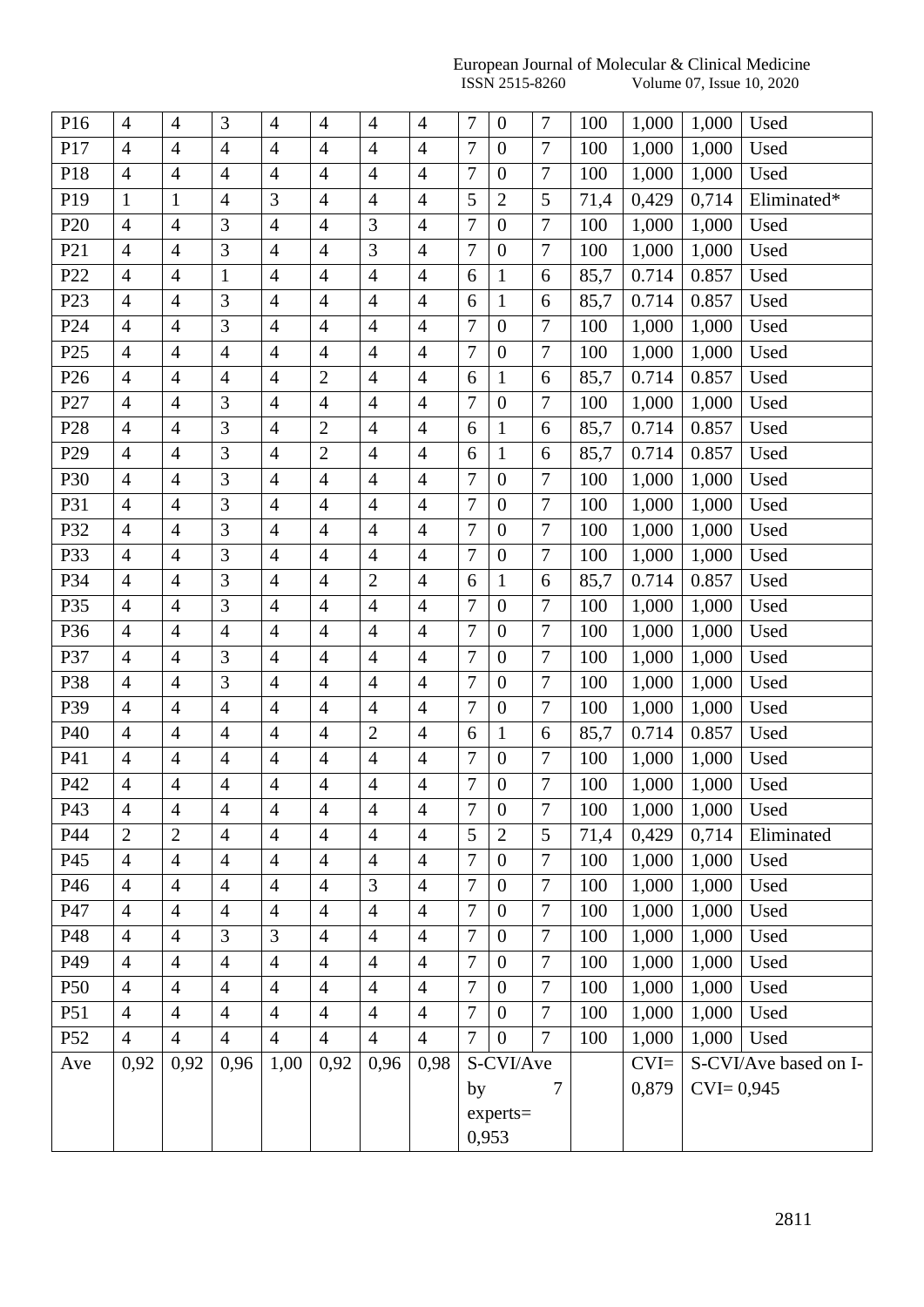$(P= Point, E=Express, R=relevant, NR= not relevant, Ne=Number of experts who agree, I-$ CVI= Item level Content Validity Index, CVR= Content validity ratio, S-CVI/ave: The average agreement value of all experts on statement items based on I-CVI=0.945, S-CVI/ave based on the average proportion of items judges as relevance across the seven experts = 0,953. S-CVI /UA: The average agreement value of all experts on statement items based on universal agreement  $= 0.731$ )

S-CVI is the average value of I-CVI for all scale items. The validity test is highly recommended when the S-CVI value is equal to or above 0.90 [19,20,21]. The value of relevance and suitability of each statement item can be seen in table 3. In table 3, the average value of the suitability of all experts in the statement item is obtained. (S-CVI / ave) based on I-CVI is 0.945 and the average value of the proportion of the relevance of the statement items assessed by 7 experts is 0.953. S-CVI / UA: Mean agreement score of all expert statement items based on universal agreement was 0.731.

All calculations of the content validity ratio (CVR) can be seen in table 3. In this study, for CVR calculations, forty-seven items (90.39%) were marked accordingly and CVR scores ranged from 0.143 to 1.00. Thirty-eight items had an I-CVI score of 1.00, nine items with a score of 0.714, four items with a score of 0.429, and one item with a score of 0.143. The CVR must be 0.622 or higher, for a total of seven expert assessments. CVR lower than 0.622 was deleted or revised [27,28].

In addition to calculating the CVR of each statement item, we must also calculate the CVI value. The CVI value is the average result of the CVR, which is 0.890. The assessment of the CVR value is a negative CVR value if less than 50% of the validators agree with the contents of the questionnaire item and if 50% is correct then the value is 0, then this item must be deleted; and if more than 50% of the validators agree, the CVR value is between 0 - 1 [21,26]. If the value of each item is above the critical value, the item is accepted as one of the items that are considered valid for the contents of the questionnaire [26]. The critical value of the CVR based on the number of validators as listed in table 4 [29].

| Number of Validators | <b>CVR Critical Value</b> |
|----------------------|---------------------------|
|                      | 0,736                     |
|                      | 0,672                     |
|                      | 0,622                     |
|                      | 0,582                     |

Table.4. CVR Critical Value (one-tailed,  $\alpha = 0.05$ )

After calculating the CVR and I-CVI of each item, the results of several statement items must be eliminated, even though according to the researcher, the statement item is very important to answer the research question. These results indicate that of the 52 statements there are 5 statements that must be revised or eliminated (see table 5), because the CVR is lower than the critical value (0.622). But after discussion, the validators suggested a sentence change in item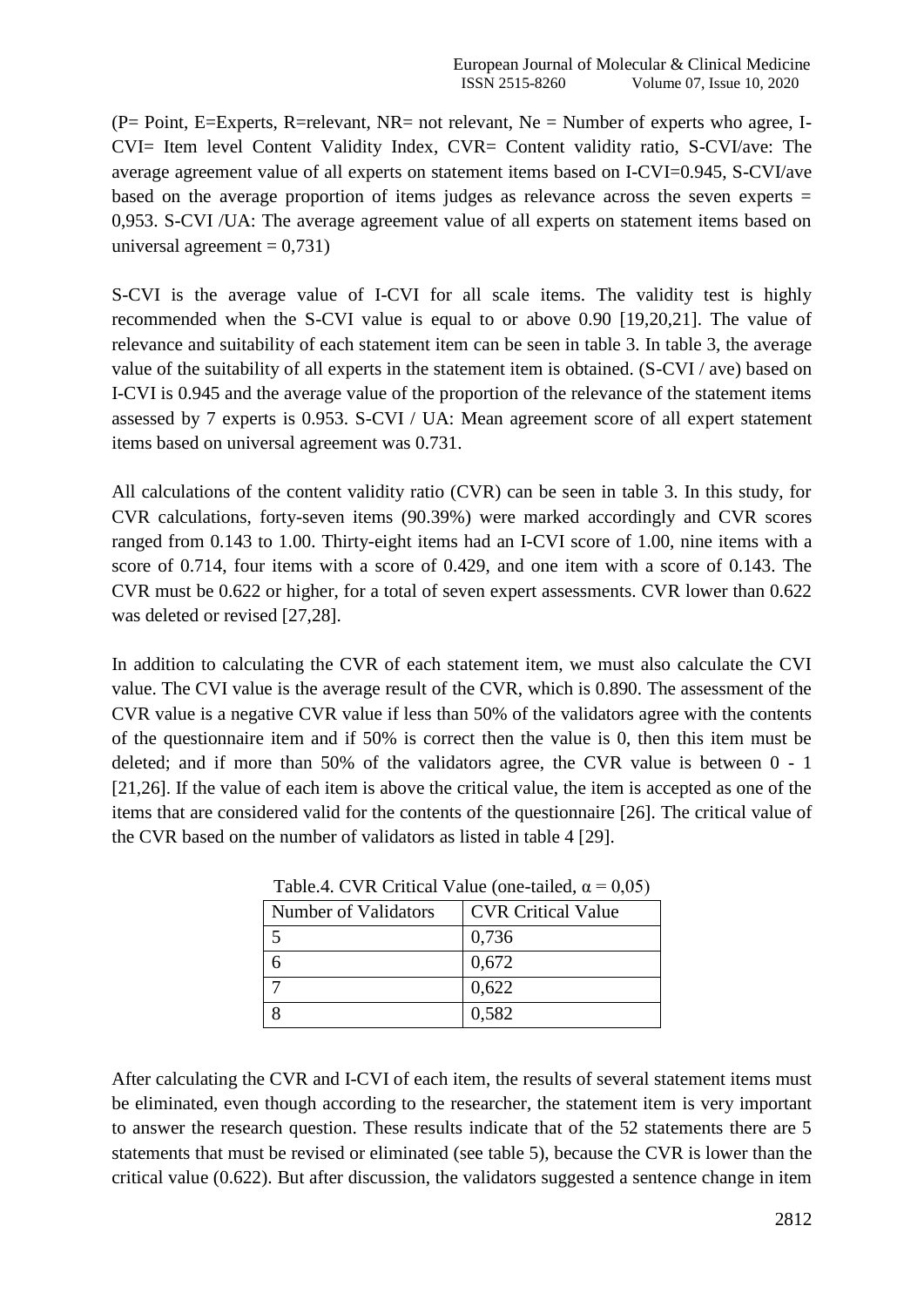P19. This item is very important to be included in the questionnaire because it is in accordance with the research objectives. Item P19 was changed in the editorial to: in my opinion, online learning using video conferencing is more effective than group chat. After revision the validators agreed that the item was included as one of the items in the questionnaire of this study, so that there are 48 valid items. After eliminating 4 statement items, the CVI value becomes 0.935. From the CVI value, it can be said that the validity of the instrument content is very high level.

| Items           | Statements item was eliminated               | Panelist comment                         |
|-----------------|----------------------------------------------|------------------------------------------|
| P <sub>2</sub>  | I think students now prefer online learning  | the impression that observing the        |
|                 | systems                                      | tendencies of others is generally not    |
|                 |                                              | the perception of the respondents        |
|                 |                                              | themselves                               |
| P <sub>5</sub>  | I prefer online learning systems to face-to- | repetition of sentence number P2         |
|                 | face learning systems                        |                                          |
| P7              | I will continue to use this online learning  | the context of this research during the  |
|                 | COVID-19<br>even though<br>the<br>system     | COVID-19 pandemic, after that            |
|                 | pandemic is over                             | period is no longer relevant             |
| P <sub>19</sub> | In my opinion, online learning<br>using      | not quite right if you include the name  |
|                 | platforms such as zoom, Gmeet, and video     | of the application (platform), maybe it  |
|                 | conference is more effective than whatsapp   | can be replaced with the system name     |
|                 | groups                                       | instead of the commercial name           |
| P44             | In my opinion, the online learning system is | It looks like the skill can't be learned |
|                 | effectively used to train my skills as a     | online except for the simulation         |
|                 | medical worker                               |                                          |

## Table.5. List of revised or eliminated statement

## **Step.7.Reliability test**

Reliability test is carried out to determine the extent to which a measuring instrument can be trusted or reliable [28]. This indicates the extent to which the collection results are consistent when two or more measurements of the same symptoms are taken using the same measuring instrument. In this study, the reliability test was conducted on 30 health professional students. For the reliability test, Cronbach's Alpha equation is used:

$$
\alpha = \frac{n}{n-1}\Bigg(1-\frac{\sum \sigma_i^{\,2}}{\sigma_r^{\,2}}\Bigg)
$$

(Information:  $\Sigma \sigma i2$  = the number of score variants for each item,  $\sigma r2$  = total variance, n = number of items)

The results of the answers of 30 respondents were inputted and analysed by using SPSS by comparing Cronbach's Alpha values with constant values. If the Cronbach's Alpha value is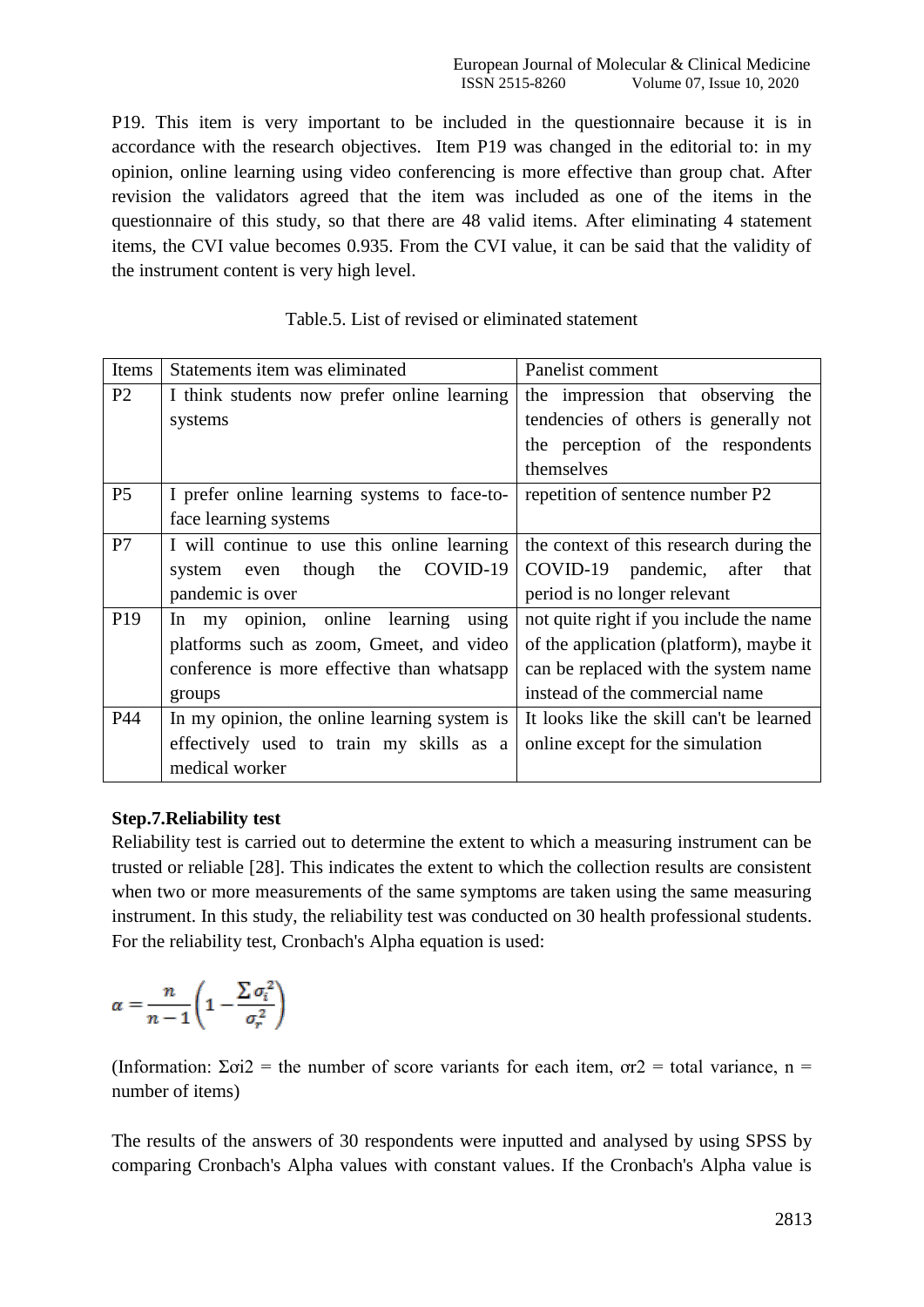found to be greater or equal to the constant value, then the questionnaire is declared reliable. One method of determining the reliability value of the instrument is to calculate the Cronbach alpha coefficient. Cronbach alpha coefficient has a value range of 0 to 1, an instrument is considered reliable if in the preliminary research the Cronbach alpha coefficient value is 0.70 or more. The expected coefficient value in basic research is 0.80 and in medical research it is 0.95 [28]. An instrument that is considered reliable if the Cronbach alpha coefficient value is 0.7 to 0.90 [23]. In this study, the Cronbach alpha coefficient value was 0.912 (see Appendix), so it can be said that the research instrument is reliable.

The advantage of testing the validity and reliability of this research instrument is the content validity test by using CVR which is carried out by experts which of course really helps researchers in carrying out their research so that the research carried out can measure with high accuracy and precision to determine the factors that affect health professional student satisfaction with online learning during the COVID-19 pandemic. Another advantage is that in doing the validation, the experts are given the flexibility of time so that the answers given are as objective as possible. Seeing so much information generated from the validity and reliability of this questionnaire, it is possible to carry out several studies, alternatives both in terms of quantitative and qualitative aspects.

The limitation of this questionnaire validity and reliability test is that the assessment is only carried out by experts in one institution, namely Syiah Kuala University, so that the results of this validation may not be relevant for other institutions, so it is very good if assessors from external institutions are added.

## **4. CONCLUSION**

By conducting validity and reliability tests for the contents of the questionnaire, it makes it easier for researchers to plan the course of research starting from data collection to statistical test of research results. In this study, the validity and reliability of the contents of the questionnaire were found to be very high in terms of the CVR and CVI values and Cronbach's alpha coefficient, so that later they would be able to produce good and quality scientific publication.

## **ACKNOWLEDGMENT**

We would like to thank the experts who gave their time and expertise to validate the contents of this research questionnaire.

## **CONFLICT OF INTEREST**

The authors declare that there is no conflict of interest whatsoever regarding the studies of this manuscript.

## **AUTHOR CONTRIBUTION**

Kulsum Kulsum (KK) has collected and analysed the data. Taufik Suryadi (TS) wrote a publication manuscript. KK and TS both read and improved the manuscript. This manuscript has been approved by the authors.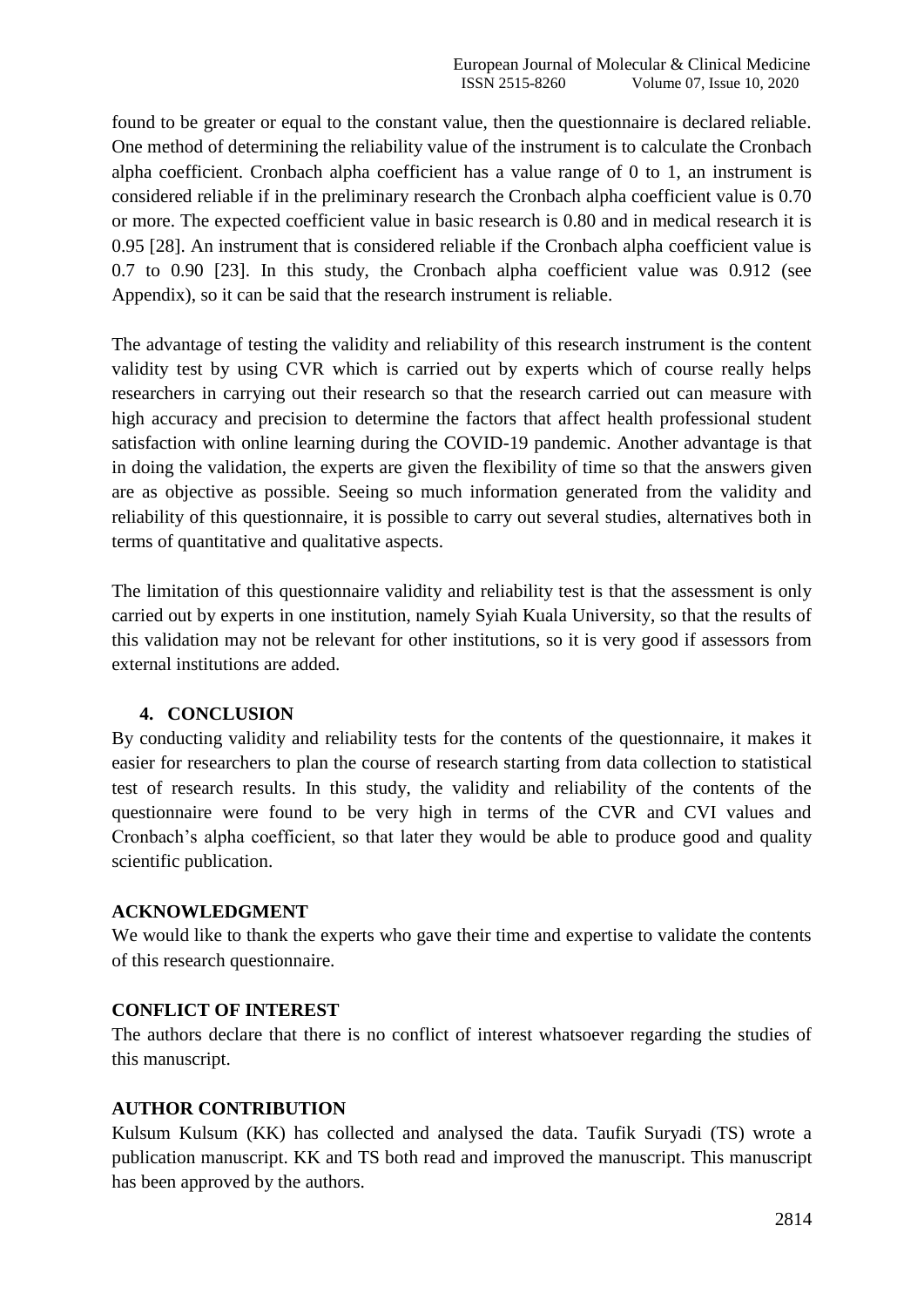## **5. REFERENCES**

- [1] Hui DS, I Azhar E, Madani TA, Ntoumi F, Kock R, Dar O, et al. The continuing 2019nCoV epidemic threat of novel coronaviruses to global health. The latest 2019 novel coronavirus outbreak in Wuhan, China. Int J Infect Dis. 2020; 91:264–6.
- [2] World Health Organization. WHO Coronavirus Disease (COVID-19) Dashboard. World Health Organization. 2020.
- [3] Ministry of Health of the Republic of Indonesia. The COVID-19 situation. Jakarta. 2020.
- [4] Mustakim M. The effectiveness of online learning using online media during the COVID-19 pandemic in mathematics. Al-Asma J Islamic Educ. 2020; 2 (1): 1–12.
- [5] Ministry of Health of the Republic of Indonesia. Guidelines for organizing and fostering pesantren health posts. Jakarta. 2017.
- [6] Ministry of Education and Culture of the Republic of Indonesia. Regulation Number 4 of 2020 concerning Implementation of Education Policies in an Emergency for the Spread of Coronavirus Disease (COVID-19). 2020; 1–3.
- [7] Ministry of Education and Culture of the Republic of Indonesia. Regulation on Prevention of COVID-19 Outbreaks in Indonesian Education Units. 2020; 1–5.
- [8] Hadiwidjaja S. (Thinking) Implementation of CBC in the Faculty of Medicine (Literature Study on CBC). Gaster J Health Sciences [Internet]. 2011; 8 (2): 721–30. Available from: http://jurnal.stikes-aisyiyah.ac.id/index.php/gaster/article/view/23
- [9] Solviana MD. Utilization of educational technology during the COVID-19 pandemic: The use of online gamification features at the University of Muhammadiyah Pringsewu, Lampung. Al-Jahiz J Biol Educ Res. 2020; 1 (1): 1–14.
- [10] Kusuma A. In learning. Educator's Lantern. 2011; 14: 35–51.
- [11] Arbaugh JB, Benbunan-Fich R. The importance of participant interaction in online environments. Decis Support Syst. 2007; 43(3):853–65.
- [12] Arbaugh JB. Sage, guide, both, or even more? An examination of instructor activity in online MBA courses. Comput Educ [Internet]. 2010; 55(3):1234–44. Available from: http://dx.doi.org/10.1016/j.compedu.2010.05.020
- [13] Sun P, Tsai RJ, Finger G, Chen Y, Yeh D. What drives a successful e-Learning ? An empirical investigation of the critical factors influencing learner satisfaction. 2008; 50:1183–202.
- [14] Eom SB, Ashill N. The Determinants of students' perceived learning outcomes and satisfaction in University Online Education: an Update\*. Decis Sci J Innov Educ. 2016; 14(2):185–215.
- [15] Richardson JC, Swan K. Examining social presence in online courses in relation to students'. 2003; (March).
- [16] Arbaugh JB. Managing the on-line classroom. A study of technological and behavioral characteristics of web-based MBA courses. J High Technol Manag Res. 2002; 13(2):203–23.
- [17] Hong KS. Relationships between students' and instructional variables with satisfaction and learning from a Web-based course. Internet High Educ. 2002; 5(3):267–81.
- [18] Piccoli G, Ahmed R, Ives B. Web base virtual learning environment. Piccoli.pdf. 2001: 402–4.
- [19] Yusoff MSB. ABC of content validation and content validity index calculation.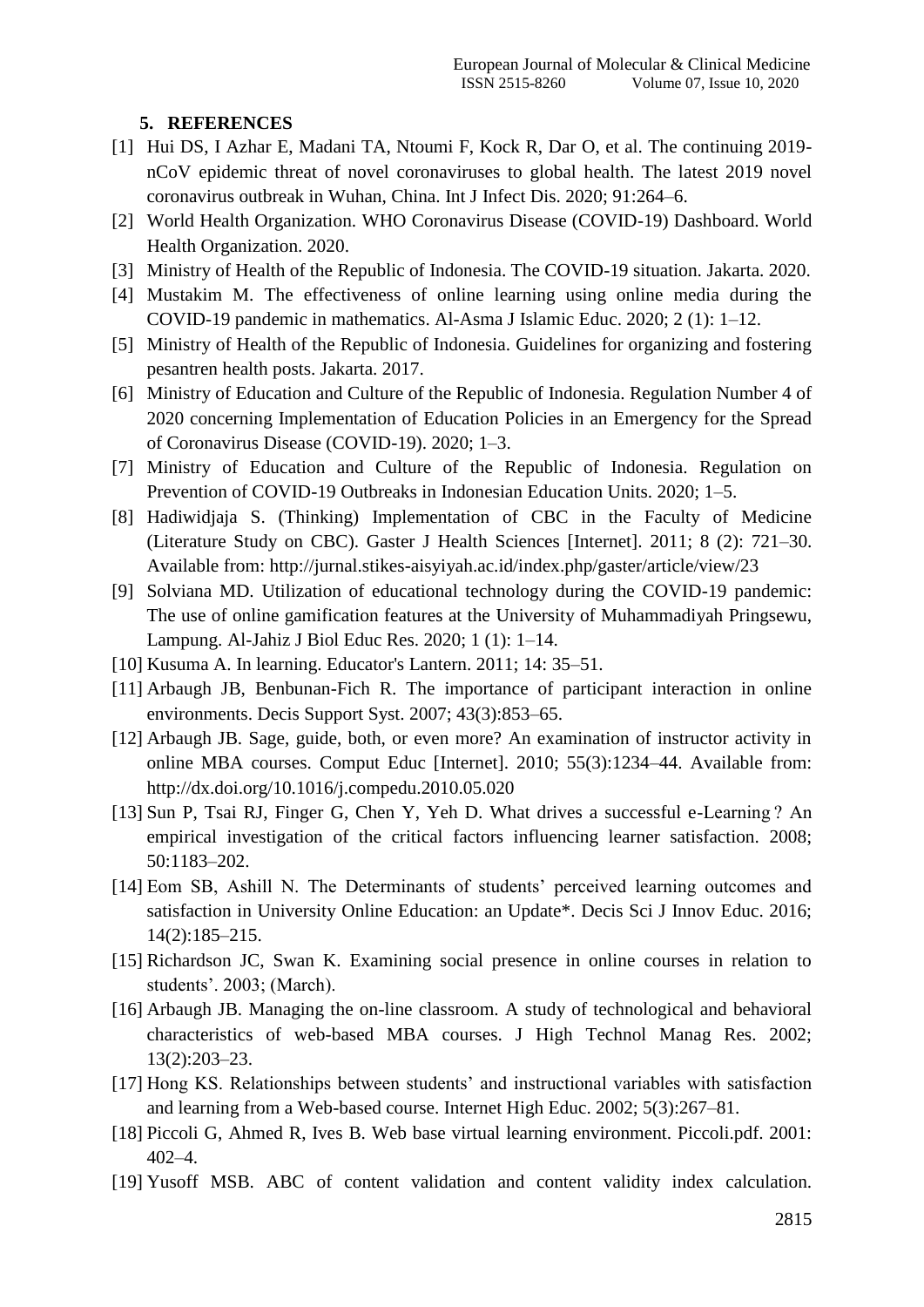Education in Medical Journal. 2009; 11(2): 49-54.

- [20] Cabatan MCC, Grajo LN, Sana EA. Development and content validation of the adaptation process in academia questionnaire for occupational therapy educators. Acta Medica Philipina. 2020; 54(2), 142-50.
- [21] Rodrigues IB, Adachi JD, Beattie KA, MacDermid JC. Development and validation of a new tool to measurethe facilitators, barriers and preferences to exercise in people with osteoporosis. BMC Musculoskeletal Disorders. 2017: 18(504): 1-9.
- [22] Zamanzadeh V, Ghahramanian A, Rassaoli M, Abbaszadeh A, Majd HA, Nikanfar AR. Design and implementation content validity study: Development of an instrument for measuring patient-centered communication. Journal of Caring Sciences. 2015; 4(2): 165- 78.
- [23] Yusup F. Test the validity and reliability of quantitative research instruments. Tarbiyah Journal: Journal of education science. 2018; 7(1): 17-23.
- [24] Masuwai A, Tajudin NM, Saad NS. Evaluating the face and content validity of teaching and learning guiding principles instrument (TLGPI): a perspective study of Malaysia teacher educators. Malaysian J Society and Space. 2016; 12, issue 3: 11-21.
- [25] Amaya MA, Paixao DPSS, Sarquis LMM, Cruz EDA. Construction and content validation of checklist for patient safety in emergency care. Rev Gaucha Enferm, 2016; 37 (spe): 1-8.
- [26] Hendryadi H. Content validity: Initial stage of questionnaire development. Journal of Management and Business Research. 2017; 2(2): 169-78.
- [27] Ayre C, Scally AJ Critical value for Lawshe's content validity ratio: Revisiting the original methods of calculation. Measurement and Evaluation in Counseling and Development. 2014; 47(1): 79-86.
- [28] Bashooir K, Supahar S. The validity and reliability of the STEM-based science literacy performance assessment instrument. Journal of educational research and evaluation. 2018; 22(2): 219-22.
- [29] Wilson FR, Pan W, Schumsky DA. Recalculation of the critical values for Lawshe's content validity ratio. Measurement and Evaluation in Counseling and Development. 2012; XX(X): 1-14.